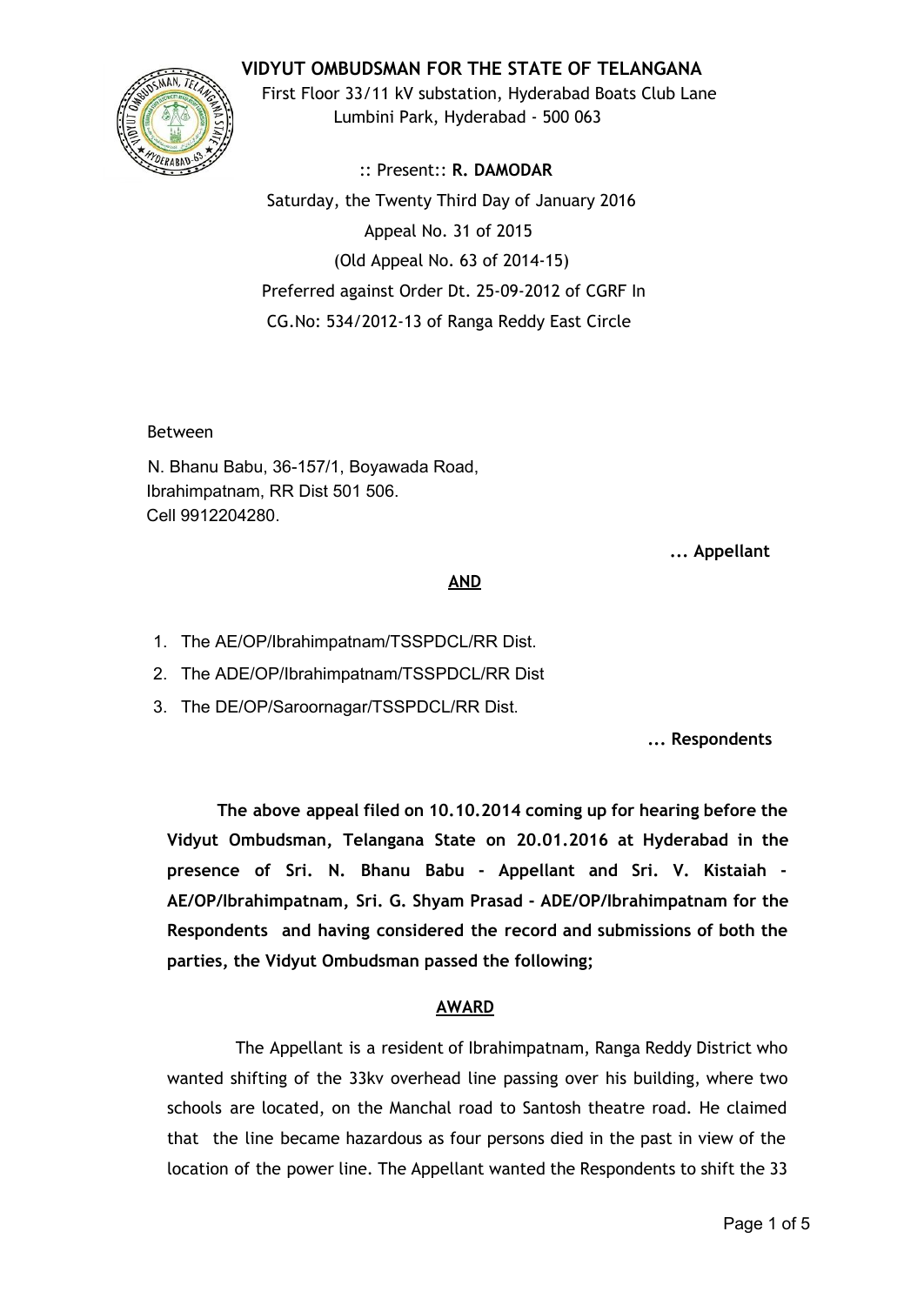kv line to mainroad at his cost.

2. Before the CGRF, the 2nd Respondent, ADE/OP/Ibrahimpatnam reported that the Appellant was addressed for consent for preparation of estimates under DCW works.

3. The 3rd Respondent DEE/OP/Saroornagar stated that the Appellant was addressed for a consent letter along with the estimated cost of the work and after receipt of the payment, he claimed that the work would be taken up.

4. The 2nd Respondent, ADE/OP/Ibrahimpatnam vide his letter dt.24.9.2012 gave the estimate for Rs 8,15,200/- for taking up the work and promised that on receipt of sanction of estimate and also payment from the Appellant, the work would be taken up.

5. The CGRF, on the basis of the record, issued a direction to the Respondents for shifting of 33kv line by 20.10.2012 by duly observing the departmental procedure in vogue, through the impugned orders. Aggrieved and not satisfied with the impugned orders and non execution of the work, the Appellant preferred the Appeal alleging that as per the estimate, he has deposited the amount with the DISCOM on 30.11.2012 and as advised, he has engaged a contractor, bought the required material by spending Rs 6,80,000/ and stored the material by the roadside as per the route map and in spite of carrying out the directions of the Respondents and meeting the Respondents and also SE, there was no progress in the work. He claimed that in view of the long delay, some of the material was stolen. The Appellant sought shifting of 33kv line by carrying out the required work. About 20 locality people also joined the Appellant in submitting this Appeal.

6. The 2nd Respondent filed a report to the effect that on payment made by the Appellant, the work has been entrusted to a registered electrical contractor M/s Sai Shree Electrical Services Pvt Ltd and when the contractor started the work by digging pits for the poles, some residents raised objection and stopped the work. He claimed that the Respondents made several efforts to convince the people of the area to cooperate with the shifting of 33kv line, which is hazardous to the people of the area, in vain. The 2nd Respondent pleaded that it was for the Appellant and the executing agency to sort out the issues regarding the right of way and local problems. The 2nd Respondent again stated that he would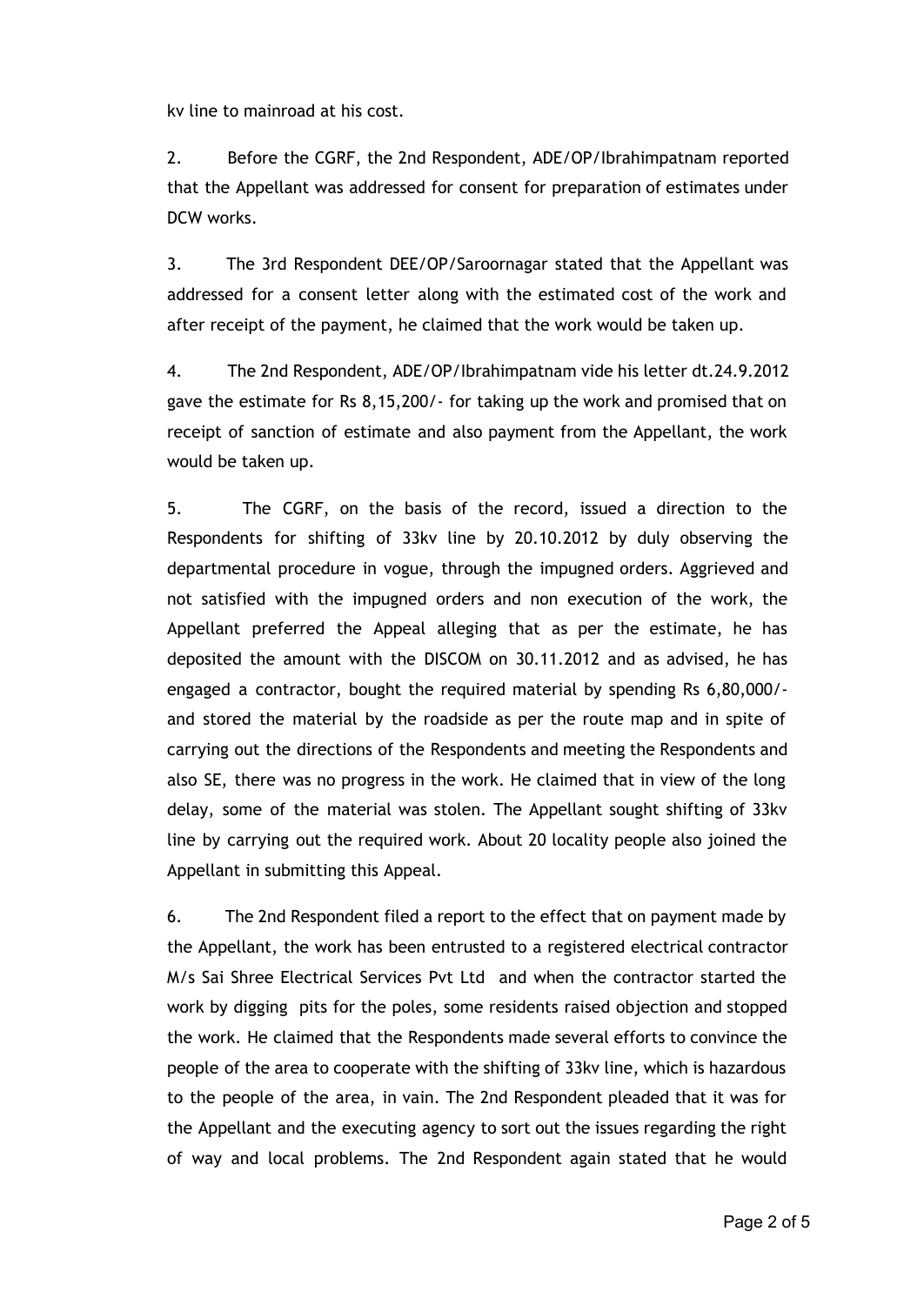complete the work within a fortnight.

7. The matter is an old one. An enormous delay in disposal occurred in getting the matter solved through the efforts of the parties herein.

8. The matter was subjected to mediation between the parties during several adjournments and the efforts failed.

### **Arguments heard.**

9. The points for determination are:

i. Whether the Appellant is entitled to a direction for shifting of 33kv line?

ii. Whether the Respondents are liable for not carrying out the directions of the

### CGRF?

iii. Whether the impugned orders are liable to be set aside?

### **ISSUES 1 TO3**

10. The Appellant sought shifting of 33kv line, which was going over his 2 school buildings. The Appellant claimed that several deaths occurred in the past due to the location of the cables and therefore, he wanted shifting of 33kv line. The record shows that the locality people are against shifting of 33kv line through the alternative route. The Appellant is not able to convince the locality people. It appears that on the side of the opposing local people, there are some public representatives also. The Appellant pleaded that at least to the extent of his school, 60 to 100 meters underground cable can be laid, which would partly cover the requirement. When the Appellant made this request, on a direction, the 2nd Respondent prepared a fresh estimate for laying Underground cable for shifting of 33kv line for Rs 19,00,000/-. The Appellant claimed that this amount is beyond his means. The suggestion of the Respondents that a road widening program is going on for which tenders were called and if this road widening is taken up, the estimate for shifting 33kv line may be favorable to the Appellant. Even this road widening appears to be not certain for now. The Respondents expressed their inability to reduce the fresh estimate of Rs 19,00,000/- to any lesser amount. The Appellant is now in a helpless condition in convincing the locality people and the people's representatives regarding the necessity of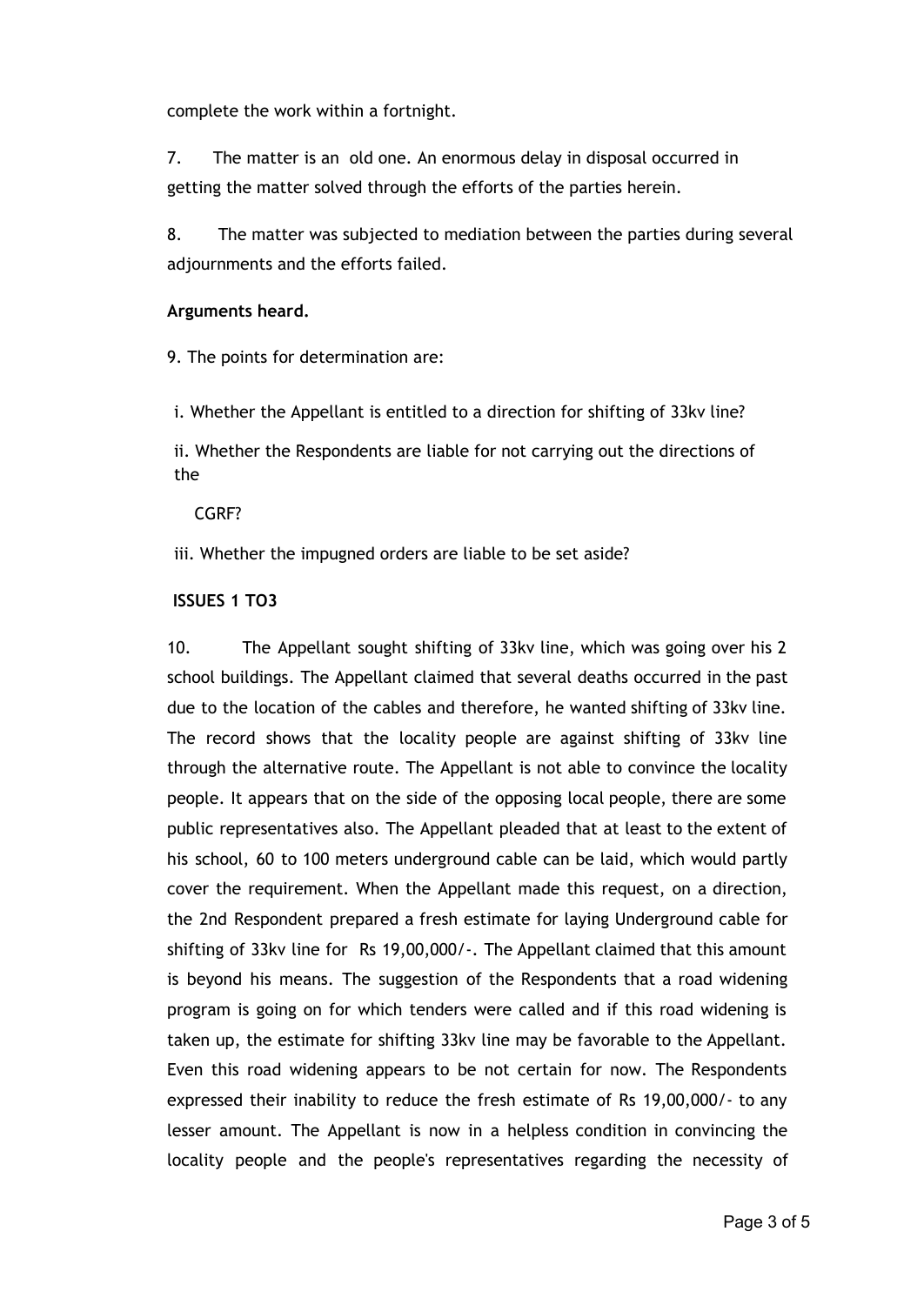shifting of 33kv line.

11. During the hearing, the Appellant made a mention of about one dedicated feeder of Ibrahimpatnam being laid to a factory and sought shifting of this 33kv line in that direction. The 33kv line in question, it appears, is part of 132/32kv of Turkayamjal and since the new line being laid is for a dedicated feeder, the Respondents claimed that the request of the Appellant cannot be implemented. They further stated that even this work of dedicated feeder is under obstruction from the local people.

12. The Appellant is unable to facilitate the progress of the work taken up by the contractor under the supervision of the Respondents. He is unwilling to bear the estimated cost of more than Rs 19,00,000/- for laying underground cable for shifting the 33kv line. If this is the case, one cannot expect the Respondents to implement the directions of the CGRF, which merely directed them to complete the shifting of 33kv line by 20.10.2012 duly observing the departmental procedure in vogue in a proforma manner. This is a general and laid back attitude in passing such an order by the CGRF, without examining the feasibility of execution of the order, responsibilities in the matter of both parties, which is liable to be interfered with.

13. In the matter of similar nature, Clause 5.2.4 of GTCS applies which specifies the responsibilities of both the Consumer and the DISCOM in specific terms. Clause 5.2.4 of GTCS is reproduced hereunder for clear understanding of the present issue.

**Clause 5.2.4 of GTCS:** Where the consumer's premises has no frontage on a street and the supply line from the company mains has to go upon, over or under the adjoining premises of any other person(and whether or not the adjoining premises owned jointly by the consumer and such other person), the consumer shall arrange at his own expense for any necessary way-leave, licence or sanction. The company shall not be bound to afford supply until the way-leave or sanction is granted. Any extra expense incurred in placing the supply line in accordance with the terms of the way-leave, license or sanction shall be borne by the consumer. In the event of the way-leave, license or sanction being cancelled or withdrawn, the consumer shall, at his own cost, arrange for any diversion of the service line or the provision of any new service line thus rendered